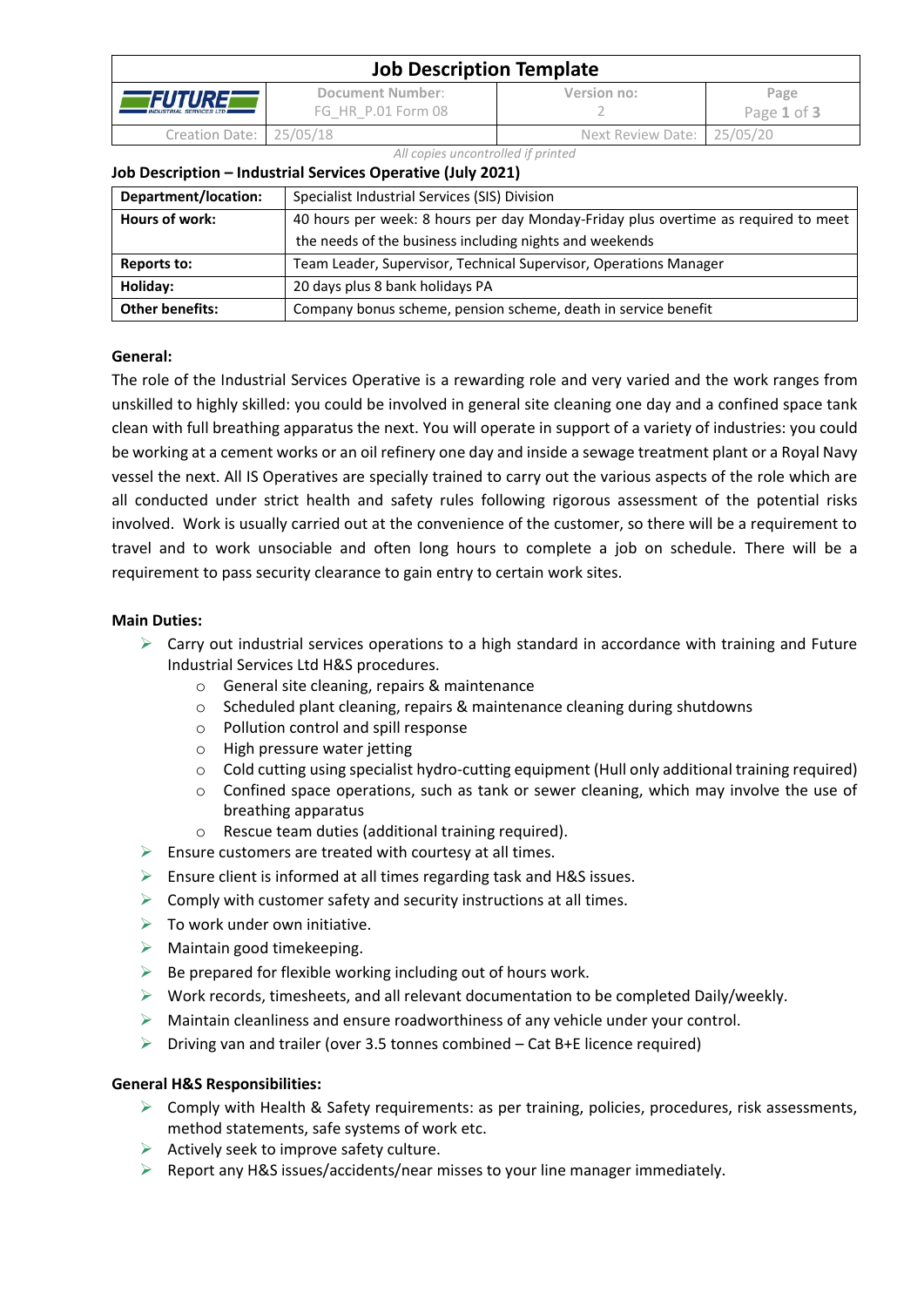| <b>Job Description Template</b>                                                               |  |                            |                     |  |  |
|-----------------------------------------------------------------------------------------------|--|----------------------------|---------------------|--|--|
| Document Number:<br><i>FUTURE</i><br>FG HR P.01 Form 08<br><b>INDUSTRIAL SERVICES LTD III</b> |  | Version no:                | Page<br>Page 2 of 3 |  |  |
| Creation Date: 25/05/18                                                                       |  | Next Review Date: 25/05/20 |                     |  |  |

# *All copies uncontrolled if printed*

## **Other General Responsibilities:**

- $\triangleright$  Attend training as required to maintain personal qualification/competence.
- $\triangleright$  Comply with the Company Equal Opportunities Policy and promote equality.
- ➢ Any other duties as required by line management, commensurate with the post holder's level of training and competence.

# **Person Specification – Specialist Industrial Services Operative**

Shaded qualifications are not required for all operatives but on a case by case basis

| <b>Qualifications/Training</b>                                               | $E/D^*$  | How assessed *** |
|------------------------------------------------------------------------------|----------|------------------|
| Car (Cat B+E preferred) driving licence to drive to customer sites           | E        | <b>CV</b>        |
| Working in Confined Space to C+G 60150-03 (High Risk)                        | $E^{**}$ | <b>CV</b>        |
| Water Jetting (WJA Safety Awareness/ Surface Preparation/Drain & Sewer       | $E^{**}$ | <b>CV</b>        |
| modules as required)                                                         |          |                  |
| CSCS card, CCNSG or alternative safety passport as required by customer      | $F***$   | <b>CV</b>        |
| Emergency First Aid (or First Aid at Work for rescue team duties)            | $E^{**}$ | <b>CV</b>        |
| <b>Asbestos Awareness</b>                                                    | $E^{**}$ | <b>CV</b>        |
| <b>Environmental Awareness</b>                                               | $E^{**}$ | CV.              |
| Pollution Control/Spill Response                                             | $E***$   | <b>CV</b>        |
| Confined space rescue to C+G 6150-05 (for rescue team duties)                | $E***$   | <b>CV</b>        |
| IPAF (scissor lift/cherry picker)                                            | $E***$   | CV               |
| PASMA (mobile tower scaffold)                                                | $E***$   | <b>CV</b>        |
| UK PIA safety passport (for petrol station forecourt operations)             | $E***$   | CV               |
| National Water Hygiene Card (for blue water sites)                           | $E***$   | CV               |
| Cold cutting (use of hydro-cutting equipment)                                | $E***$   | <b>CV</b>        |
| Offshore working qualifications as required - OPITO, BOSIET, MIST            | $E***$   | <b>CV</b>        |
| Other specialist qualifications as the need arises                           |          |                  |
|                                                                              |          |                  |
| <b>Experience</b>                                                            |          |                  |
| Industrial services experience                                               | D        | CV/I             |
| Using high pressure water jetting equipment                                  | D        | CV/I             |
| Working in confined spaces                                                   | D        | CV/I             |
| Working in a related industry such as oil refineries                         | D        | CV/              |
|                                                                              |          |                  |
| <b>Specific Post Knowledge/Skills</b>                                        |          |                  |
| Conversant with Future Industrial Services Health & Safety Policies and      | $E^{**}$ | CV/I             |
| Procedures                                                                   |          |                  |
|                                                                              |          |                  |
| Pollution awareness to be able to respond to spillages                       | $F***$   | CV/I             |
|                                                                              |          |                  |
| <b>Personal Characteristics</b>                                              |          |                  |
| It is a requirement that employees working in confined spaces are medically  | E        | PA               |
| fit to perform these duties. This will be assessed by an Occupational Health |          |                  |
| professional after a conditional offer of employment is made and will be     |          |                  |
| subject to periodic re-assessment.                                           |          |                  |
| Must be able to meet security vetting standards required to work within      | E        |                  |
| MOD or other sensitive customer sites                                        |          |                  |